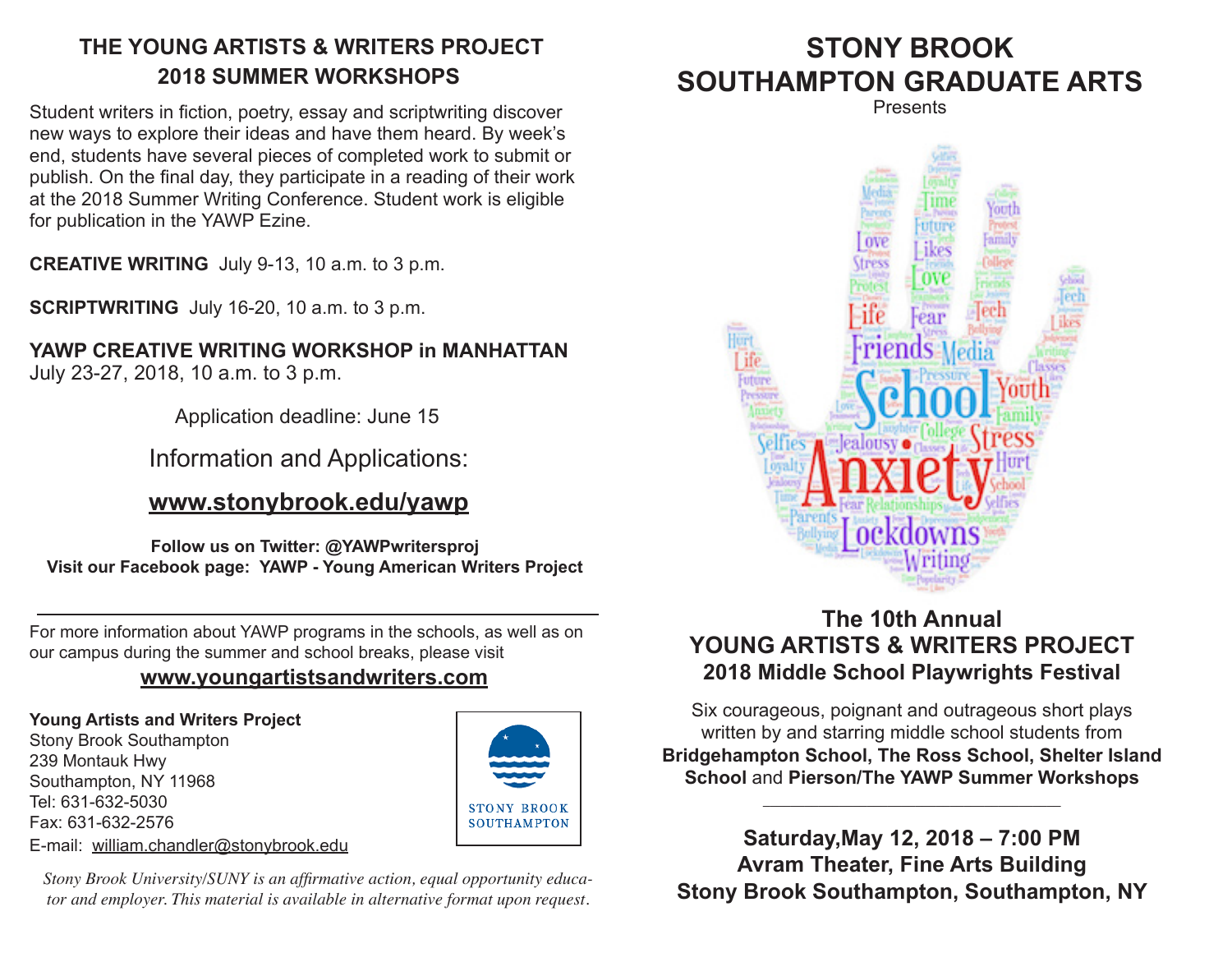#### **THE YOUNG ARTISTS & WRITERS PROJECT**

The Young Artists and Writers Project (YAWP), created and sponsored by Stony Brook Southampton''s MFA in Creative Writing and Literature is dedicated to mentoring middle and high school students in the development of creative expression and critical thinking through writing and visual arts.

The goals of YAWP include:

- To enhance critical thinking, collaboration and communication skills.
- To help each student find and develop his or her unique voice and point of view.
- To use creative expression as a way to solve problems and promote global awareness.
- To advance 21st century skills while supporting ELA requirements.
- To expose students to the unique creative programs and resources of Stony Brook Southampton, including the annual Writers Conferences.
- To develop and support the next generation of readers and writers.

The YAWP programs pair professional writers and artists with middle and high school students in a variety of innovative, interdisciplinary writing programs as represented by the MFA in Creative Writing and Literature, including playwriting, personal essay, poetry, screenwriting, fiction and printmaking. Programs conclude with special projects, presentations and exhibitions, as well as potential publication in the YAWP Ezine.

Workshops are offered to schools across Suffolk County in 1, 3 and 7-session formats, as well as in 2-month residencies, retreats on the Stony Brook Southampton campus and school break and summer workshops.

The Young Artists and Writers Project provides Southampton Arts and the MFA in Creative Writing and Literature with important community outreach, provides a teaching practicum for the MFA's very talented graduate students, and helps to shape the next generation of American writers and artists.

#### **YAWP PLAYWRITING**

The YAWP Playwriting Program is a two-month school residency that introduces middle and high school students to the principles of dramatic writing. Inspired by Aristotle's Poetics, teaching artists guide students through a curriculum designed to develop ideas, characters, themes and dialogue, and assist each student in the discovery of his or her unique perspective and creative voice.

Every student who participates in the program completes a short, one-act play. One play from each class is selected by committee for professional staging at Avram Theater, Stony Brook Southampton. Students then audition to perform in, assistant direct or stage manage the plays under the mentorship of YAWP Program staff and professional theatre artists for two public performances.

Shelter Island Participating Students: Allie Brush Jerry Card Pacey Cronin Emmett Cummings Isabella Fonesca Michael Hand Daria Kolmogorova Emma Martinez Olivia Overstreet Katherine Ramos Franny Regan Riley Renault Dayla Reyes Valeria Reyes Evan Schack Bella Springer

#### **YAWP SUMMER SCRIPTWRITING WORKSHOP**

Teaching Artists: Will Chandler, Tyler Penny **Patrick Kirwin** Rachel McKelvey Miles Thorson

## **A NOTE ON CONTENT**

During the course of each YAWP program, there is much discussion with students about the content of their plays, from language to subject matter. Students are encouraged to "write what they know," to create characters their own age, who deal with concerns they share, using their own words. They are also told that we will not censor their work.

Non-censorship is fundamental to the success of program. We believe that creativity cannot flourish in an environment of restriction, and that validation of inidividual voice promotes self-esteem. We therefore use an approach of "How?" and "Why?" with students, as opposed to "Can't" or "Shouldn't." Students who are tentative about writing often feel liberated by this approach. The YAWP Programs thus become a forum for all students to safely explore the issues that affect their lives, as well as an opportunity for parents, educators and community members to increase their awareness of the concerns facing young people today.

We do discuss what is gratuitous vs. what is earned when it comes to creative expression, a discussion that continues throughout the creative process. We find that this helps students to consider and define for themselves the best, most effective way to convey their message. We also emphasize that our policy of non-censorship is limited to the confines of the YAWP classroom, and does not advocate, violating a school or family code of conduct.

Ultimately, what ends up on the page - or the stage - is the playwright's call, and this often results in content that "raises a few eyebrows." The important element is that these plays are a reflection of young people's voices today. We neither condone nor oppose the students' choices, but we do believe they have a right to be expressed. Most importantly, we applaud their courage and creativity for taking the risk to be heard.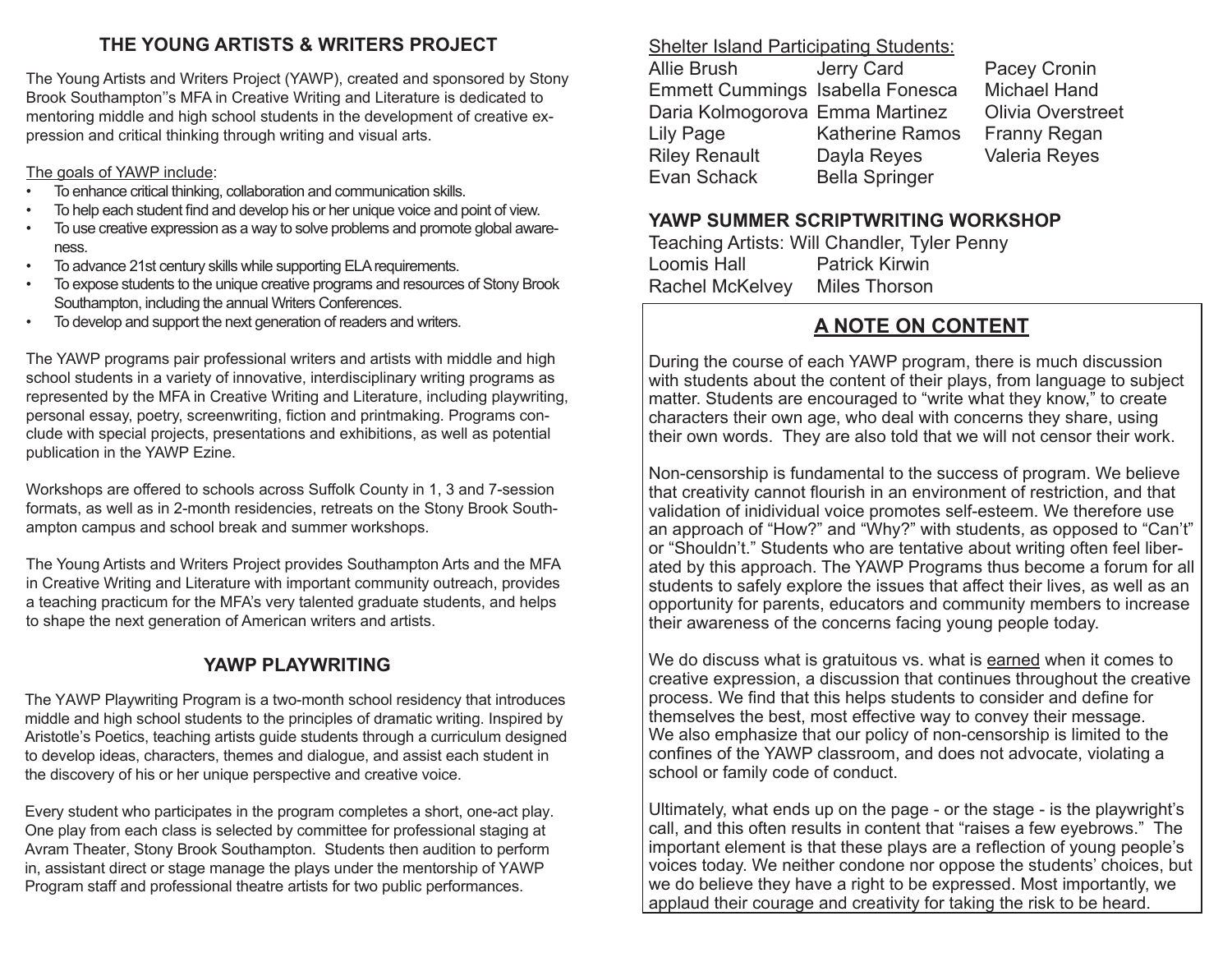## **PARTICIPATING SCHOOLS**

### **BRIDGEHAMPTON SCHOOL**

Teaching Artists: Lindsay Camp, Will Chandler Classroom Teacher: Lindsey Sanchez Middle School Principal: Michael Miller Superintendent: Robert Hauser

#### Participating Students:

Justin Urgiles Palacios Kimberly Villa

George Caguana Luis Carmona Kevin Chunchi Christian Cruz Potrerro Alexis Davis Mikhail Feaster<br>Darianne Garcia Mariana Gutierrez Valleio Mariana Gutierrez Vallejo Cheyanne Lamb Helio Paucar Samantha Udave

## **THE ROSS SCHOOL**

Teaching Artists: Lindsay Camp, Will Chandler Classroom Teacher: Mark Tompkins Head of School: Bill O'Hearn Head of Middle School: Jeanette Tyndall *The Ross School's participation in YAWP is made possible in part by the Estate of Spalding Gray.*

#### Participating Students:

Myles Zappola

Kely Archambault Elyse Beavers Robert Caiola<br>Autumn Coard Alex DeLeva Sarah Dupree Alex DeLeva Sarah Dupree Will Edwards **Ana-Sofia Gonzalez Hope Hamilton** Lukas Hommert Colin Handler Isabella Hosey John Hunt **Marrina Jacka** Alonso Monroy Everett Rattray Harper Reuss Amelia Regan Lilian Richter Zanzy Rice-Reeves Milla Steilmann Maya Teixeira **Gabe Verde** Joshua Verde

## **SHELTER ISLAND SCHOOL**

Teaching Artists: Lindsay Camp, Will Chandler Classroom Teachers: Lynne Colligan, Devon Treharne Principal/Superintendent: Christine Finn

### **SOUTHAMPTON GRADUATE ARTS**

#### OFFICE OF THE PROVOST

Robert Reeves, Associate Provost Carla Caglioti, Executive Director & Assistant Dean

#### YAWP PRODUCTION STAFF

Executive Director – Emma Walton Hamilton Program Director - Will Chandler Producer - Stephen Hamilton General Manager - Laura Lyons Costumes and Props - Yuka Silvera Costume Assistant - Alisha Kraus Sound & Projections - Jordan Roberts Lighting & Stage Management - Frank Imperiale

#### CURRICULUM DEVELOPMENT

Playwriting – Will Chandler/Emma Walton Hamilton Screenwriting – Annette Handley Chandler Fiction & Personal Essay – Lou Ann Walker Poetry – Julie Sheehan

#### Stage Crew

Autumn Coard, Will Edwards, Isabella Hosey (ROSS), Daria Kolmogorova, Franny Regan, Bella Springer (S. I.)

#### **The plays will be published in the YAWP Ezine: www.Yawpezine.com**

**Videos of each play will be posted at: @youtube.com/mfawriting**

#### **Special thanks to the following for their support of YAWP**:

State Assemblyman Fred Thiele, The Alec Baldwin Foundation, Frank and Theresa Maglio, Michael Avram, Kathleen Russo, The Estate of Spalding Gray, Jules Feiffer, Rich Ficara/Cedar Point Productions, Mike Gasparino, Laura Lyons, Peggy Grigonis, Joe Russell, Shelter Island Education Foundation